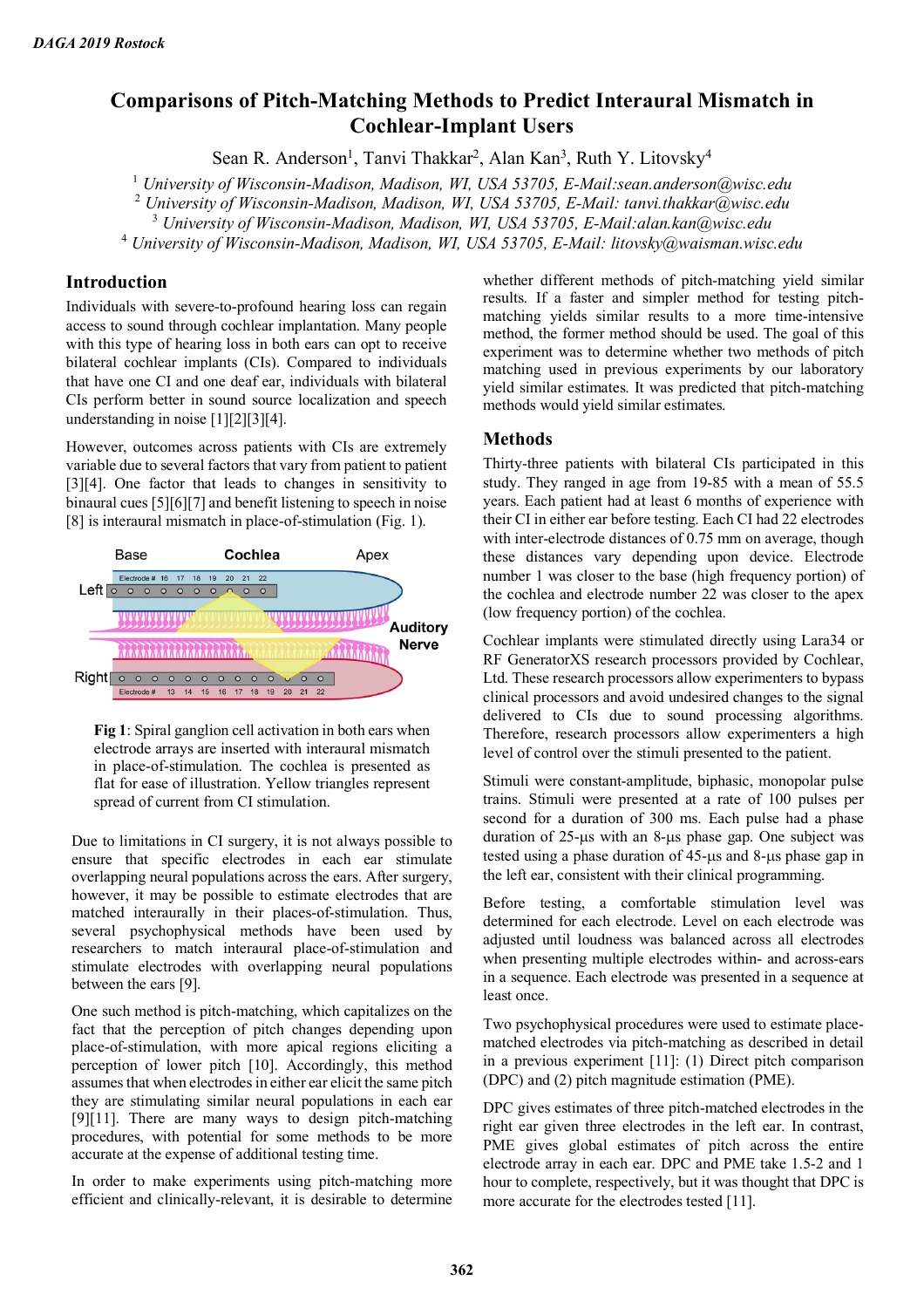The DPC procedure was completed as follows:

- 1. Three electrodes were selected in the left ear at basal, middle, and apical regions of the cochlea.
- 2. Six comparison electrodes for each left-ear electrode (eighteen in total) were selected for the right ear.
- 3. Stimuli were presented sequentially across two intervals (in the left, then right ear) and ranked whether the pitch in the right ear was much lower (- 2), lower  $(-1)$ , same  $(0)$ , higher  $(+1)$ , or much higher (+2) than the pitch in the left ear. Stimuli could be repeated as many times as necessary.
- 4. Twenty repetitions were collected for each comparison electrode in the right ear, resulting in a total of 360 presentations.
- 5. The DPC estimate was determined by averaging responses across repetitions for each comparison electrode and choosing the electrode with the absolute minimum. If there was a tie, the electrode closer in number to the electrode in the left ear was chosen.

The PME procedure was completed as follows:

- 1. The eleven even-numbered electrodes were selected in each ear unless one was deactivated by the patient's audiologist in their clinical programming.
- 2. Patients were presented with a single interval of one electrode and rated the pitch between 0 (low) and 100 (high). The stimulus could be presented as many times as necessary.
- 3. Ten repetitions were collected for each electrode in the left and right ears, resulting in a total of 220 presentations.
- 4. The PME estimate was determined by taking the pitch-rating for the electrode in the left ear and finding the electrode with the same pitch-rating in the right ear.

To estimate the pitch-rating for each electrode with the PME procedure, data were fitted with a four-parameter logistic function  $(1)$ .

$$
y = A + \frac{B - A}{1 + \exp{\frac{\alpha - x}{\beta}}}
$$
 (1)

where A is the upper-asymptote, B is the lower-asymptote,  $\alpha$ is the mid-point along the x-axis, and  $\beta$  changes the slope.

#### **Results**

Example results using the DPC and PME procedure are shown for one subject in Fig. 2. Results from DPC (Fig. 2A) demonstrate monotonic increases in pitch perception with decreasing electrode number, suggesting that there is one electrode that corresponds to the most similar to the pitch elicited by the right ear. Most data were consistent with this pattern, but some patients exhibited non-monotonic changes in pitch across electrodes.

Results from PME (Fig. 2B) show a similar pattern to DPC in that perceived pitch increased as electrode number decreased. Data from PME demonstrate how the limits of perceived pitch can vary depending upon the ear. In the example in Fig. 2B, the right ear was perceived as higher in pitch at the apical- and basal-most electrodes. However, pitch elicited by stimulation of middle electrodes was similar between both ears.



**Fig 2**: Example results from one subject in the A. DPC and B. PME pitch-matching tasks. The x-axis corresponds to the electrode presented, and is plotted in descending order to correspond to increasing pitch. A. The x-axis only corresponds to the right ear. The yaxis represents the mean pitch ranking across five repetitions. B. The y-axis represents the pitch rating (0  $=$  low,  $100 =$  high) of the electrode being presented. Data were fitted using Eqn. (1).

Pitch-matched electrodes were determined using the methods described for DPC and PME for each subject. The goal of this analysis was to relate the pitch-matched electrode using DPC and PME across subjects (Fig. 3). The results suggest that DPC and PME varied slightly, which is indicated by estimates that fell away from the line of unity.

First, systematic differences between estimates from DPC and PME were assessed. A mixed-effects analysis of variance (ANOVA) was computed with pitch-matched electrode estimate from the right ear as the dependent variable, method (DPC, PME) and region-of-stimulation (apical, middle, basal)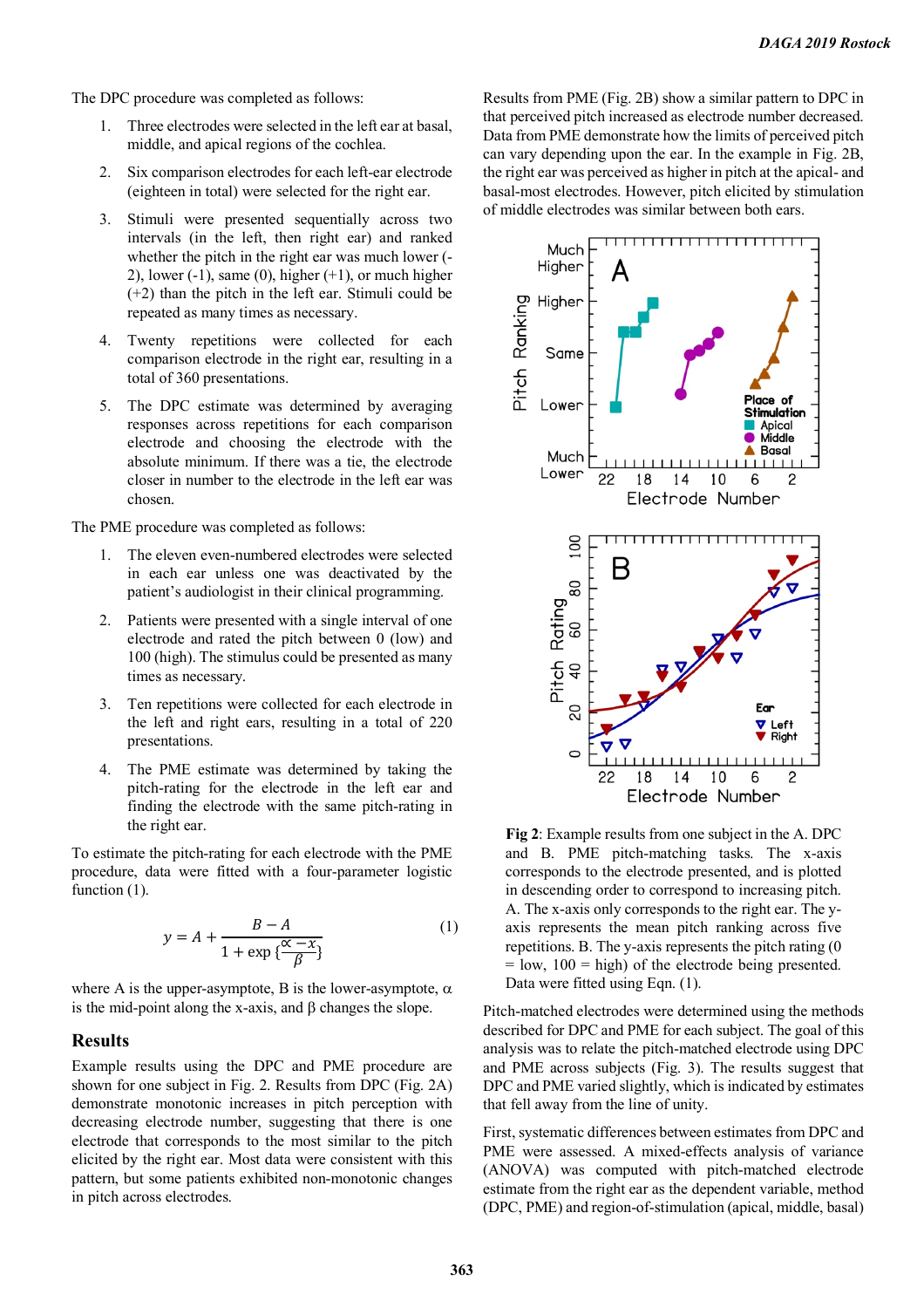as fixed effects, and participant as a random effect. Including a random effect for participant accounts for variability across individuals within the statistical analysis, and allows the results to be interpreted within-subjects. Unsurprisingly, the results of the ANOVA indicated that estimates varied by region-of-stimulation, with more apical places-of-stimulation in the left ear being pitch-matched with more apical placesof-stimulation in the right ear [F(2,175)=281.11, p < 0001]. There was no significant difference between DPC and PME estimates  $[F(1,175)=0.45, p>10]$ . There was also no interaction between region-of-stimulation and pitch-matching method [F(2,175)=0.29, p>.10].



**Fig 3**: Pitch-matched electrodes in the right ear using DPC and PME. The x- and y-axes represent the pitchmatched electrode in the right ear using the PME and DPC procedures, respectively. The black line shows the line of unity, i.e., how results would have appeared if estimates from each method were identical. Estimates that could not be determined because they fell outside of the existing 22 electrodes were designated with Could Not Determine (CND).

Second, the predictive value of PME estimates on DPC estimates was determined. Pitch-matched DPC estimates were fit with a linear regression with PME estimates as a predictor and the intercept was allowed to vary by subject to account for differences between subjects [12]. Data were excluded from analyses where PME estimates could not be determined. The results indicated that PME estimates were a significant linear predictor of DPC estimates  $[t(33)=13.125]$ , p<.0001]. The regression coefficient had a 95% confidence interval of  $0.85 \pm 0.13$ . Thus, the confidence interval implies that the regression slope was below 1. Overall, the regression predicted 64% of the variance in DPC estimates [adj.  $R^2$  = 0.64].

A slope below 1 suggests that DPC estimates occurred over a smaller range than PME estimates. This prediction was tested by using Bartlett's test of heterogeneity of variances for each region-of-stimulation (basal, middle, and apical) using Bonferroni corrections for multiple comparisons. The results indicated that there was no significant difference in the variances between DPC and PME for basal  $[K^2(1)=4.25]$ ,

 $p$ >.05] and middle [K<sup>2</sup>(1)=2.15,  $p$ >.05] electrodes. However, there was a significant difference in variance between DPC and PME for apical electrodes  $[K^2(1)=9.17, p<.05]$ .

## **Discussion**

This experiment examined whether two methods of interaural pitch-matching yielded similar results. Two different methods of pitch-matching, DPC and PME, were used with three reference electrodes in the left ear. Overall, results from PME and DPC were similar, with no significant difference between methods and a high correlation coefficient in the regression between DPC and PME estimates. This result implies that both procedures might be effective ways to determine pitchmatched electrodes.

While there was no systematic difference in the estimates of pitch-matched electrodes between methods, the slope of the regression predicting DPC estimates from PME estimates was below 1. This suggests that DPC estimates varied over a smaller range than PME estimates (Fig. 3), which was confirmed for apical electrodes. The significance of this difference in variability is not immediately obvious. On one hand, if the variability is unrelated to changes in pitch and is simply due to the way that the task is designed, then PME would be a poor choice for pitch-matching in future experiments. However, it is also possible that greater variability with PME estimates are reflective of actual pitch changes experienced by the patient, and that DPC results in a smaller amount of variability because of task-related problems.

With respect to DPC, it has been demonstrated recently that pitch-matching estimates in listeners with bilateral CIs and single-sided deafness are highly-dependent upon the range of frequencies or electrodes tested [13][14]. Participants in these studies tend to indicate that the electrode in the middle of the tested range corresponds to the same pitch as the contralateral electrode. It is possible that participants in the present study used a similar listening strategy, and it is difficult to determine how this affects the interpretability of results. Therefore, one issue with DPC in general is that experimenters inherently bias testing by choosing the electrode range to be tested.

If listeners begin to adjust to the range of pitches being tested in an experiment, then one intuitive solution would be to use pitch-matching methods that test over a large range of possible places-of-stimulation that occur during real world listening. The primary strength of PME is that it tests over the entire range of electrodes. If listeners begin to adjust their responses toward the middle of the tested range, the results should exhibit relative differences in pitch between electrodes in either ear.

One additional benefit of PME compared to DPC is that testing occurs over a shorter duration, a pitch-matched electrode in the right ear could be estimated for any virtually any choice of electrode in the left ear. To estimate the pitchmatched electrode for electrodes not tested in the left ear in DPC the experimenter has to make assumptions about the amount of shift in interaural place-of-stimulation for other electrodes. In contrast, because PME is tested over the entire